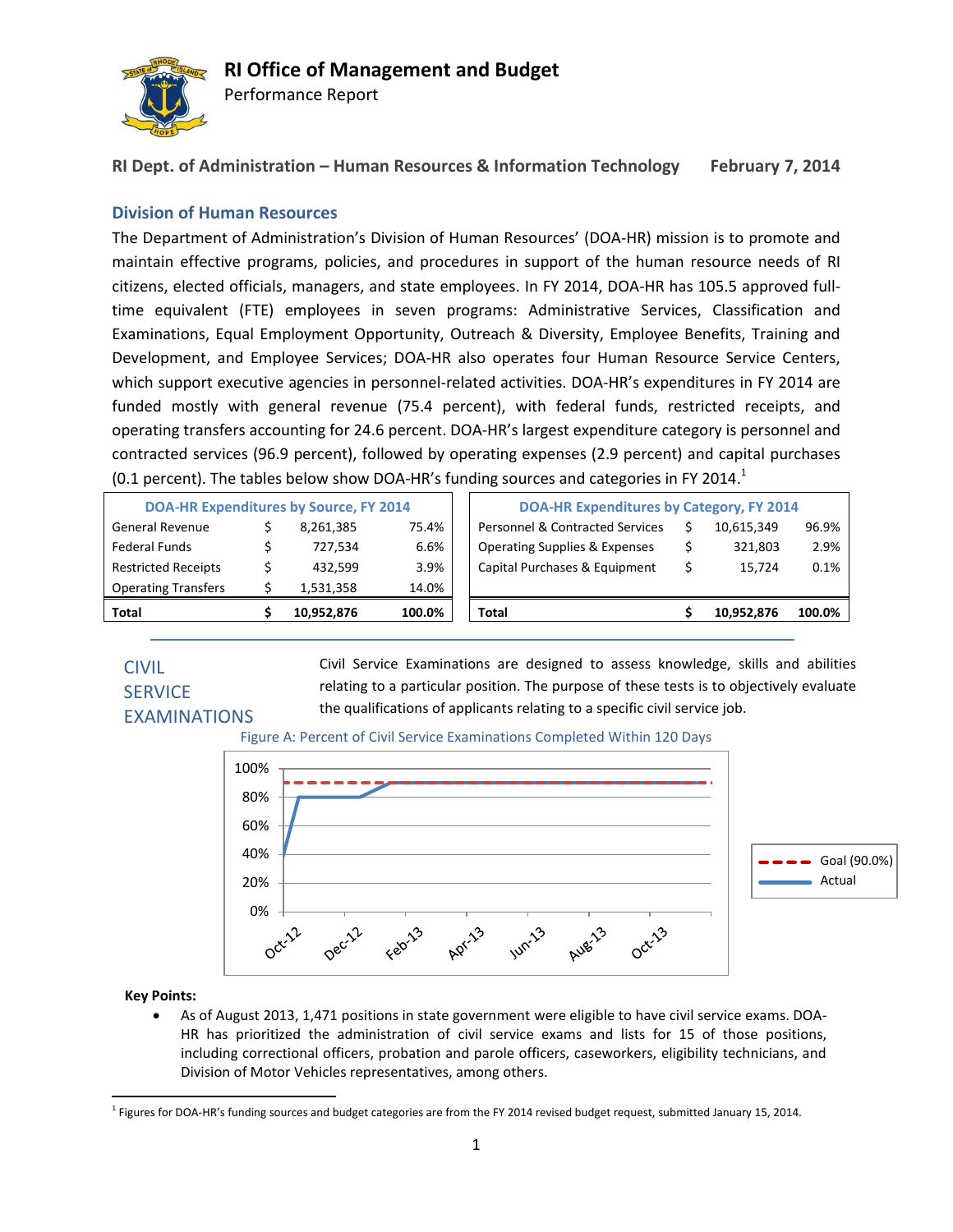# **PERSONNEL** ACTION PROCESSING

Personnel Action Requests (PAR) are submitted by agency directors to fill existing positions, create new positions, and perform other personnel actions. DOA-HR aims to process PARs in a timely fashion.





#### **Key Points:**

- In FY 2013, DOA-HR processed 970 PARs. The Human Resource Service Center (HRSC) supporting Health and Human Services agencies handled the most PARs (610) in FY 2013, followed by the General Government HRSC (239).
- DOA-HR has implemented to a new electronic PAR system to reduce paperwork and improve efficiency (see *Focus on Performance*). As of January 1, 2014, DOA-HR is reducing the PAR completion target to 20 days; starting in FY 2015, this measure will be revised to track the total time required for the hiring process, from an agency's initial request to candidate selection.

### DESK AUDITS

requests to determine whether a classification modification is warranted. Employees who believe they are performing the duties of a different job classification than their own may request a desk audit. DOA-HR reviews desk audit

#### Figure C: Percent of Desk Audit Requests Reviewed, Analyzed and Issued a Decision Letter Within 60 Days



#### **Key Points:**

- In FY 2013, DOA-HR received 221 requests for desk audits and issued 167 decisions. As of August 2013, DOA-HR reported 80 pending requests. DOA-HR currently has two FTE positions able to perform desk audits, down from eight FTE positions in FY 2012.
- The state's Comprehensive Personnel Study from January 2013 recommended development of a new and simplified job classification system and elimination of the desk audit process.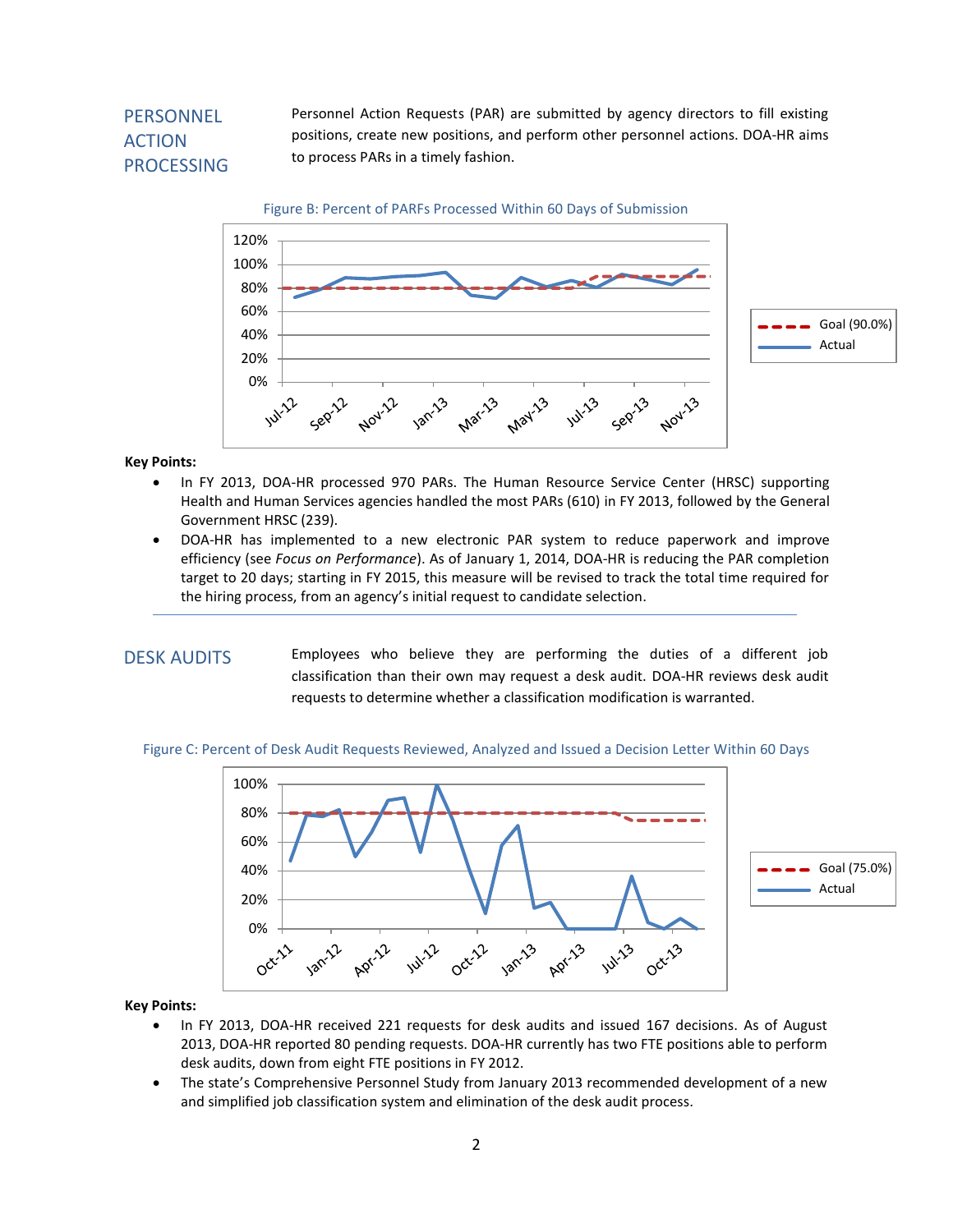### **Division of Information Technology**

The Department of Administration's Division of Information Technology's (DoIT) mission is to maintain and improve information technology services to executive branch departments and agencies, including technical support to end users and networks, help desk services, and application development, delivery, and maintenance. In FY 2014, DoIT has 190.5 approved full-time equivalent (FTE) employees in programs: Chief Information Officer, Finance, Information Technology, Training, Operations, and Information Security. DoIT's expenditures in FY 2014 are funded mostly with general revenue (56.8 percent), followed by federal funds (21.0 percent), restricted receipts (15.8 percent) and other sources (6.4 percent). DoIT's largest expenditure category is personnel and contracted services (71.9 percent), followed by operating supplies and expenses (14.7 percent) and capital purchases and equipment (13.4 percent). The tables below show DoIT's sources and categories of expenditures in FY 2014.<sup>2</sup>

| <b>Other Funds</b><br>6.4%<br>Assistance & Grants<br>2,793,138 |                                               | 1,102      | 0.0%  |
|----------------------------------------------------------------|-----------------------------------------------|------------|-------|
| <b>Restricted Receipts</b><br>15.8%<br>5,136,195               | Capital Purchases & Equipment                 | 4,155,306  | 13.4% |
| <b>Federal Funds</b><br>6,522,188<br>21.0%                     | <b>Operating Supplies &amp; Expenses</b>      | 5,270,690  | 14.7% |
| <b>General Revenue</b><br>56.8%<br>19.078.279                  | <b>Personnel &amp; Contracted Services</b>    | 24,102,702 | 71.9% |
| <b>DOIT Expenditures by Source, FY 2014</b>                    | <b>DOIT Expenditures by Category, FY 2014</b> |            |       |

| <b>DOIT Expenditures by Category, FY 2014</b> |    |            |        |  |  |
|-----------------------------------------------|----|------------|--------|--|--|
| <b>Personnel &amp; Contracted Services</b>    |    | 24,102,702 | 71.9%  |  |  |
| <b>Operating Supplies &amp; Expenses</b>      | Ś. | 5,270,690  | 14.7%  |  |  |
| Capital Purchases & Equipment                 | ς  | 4,155,306  | 13.4%  |  |  |
| Assistance & Grants                           | ς  | 1,102      | 0.0%   |  |  |
| Total                                         |    | 33,529,800 | 100.0% |  |  |

## STATE MAINFRAME AVAILABILITY

DoIT's goal is to provide consistent, sustained mainframe system availability for critical state applications, which serve most agencies throughout the state.

### Figure D: Percent of Time the State's Mainframe Has Been Available for Critical State Applications



### **Key Points:**

l

 The mainframe was available for 99.7% of total network time in FY 2013, with all downtime associated with scheduled maintenance. DoIT reported no unscheduled outages.

<sup>&</sup>lt;sup>2</sup> Figures for DoIT's funding sources and budget categories are from the FY 2014 revised budget request, submitted January 15, 2014.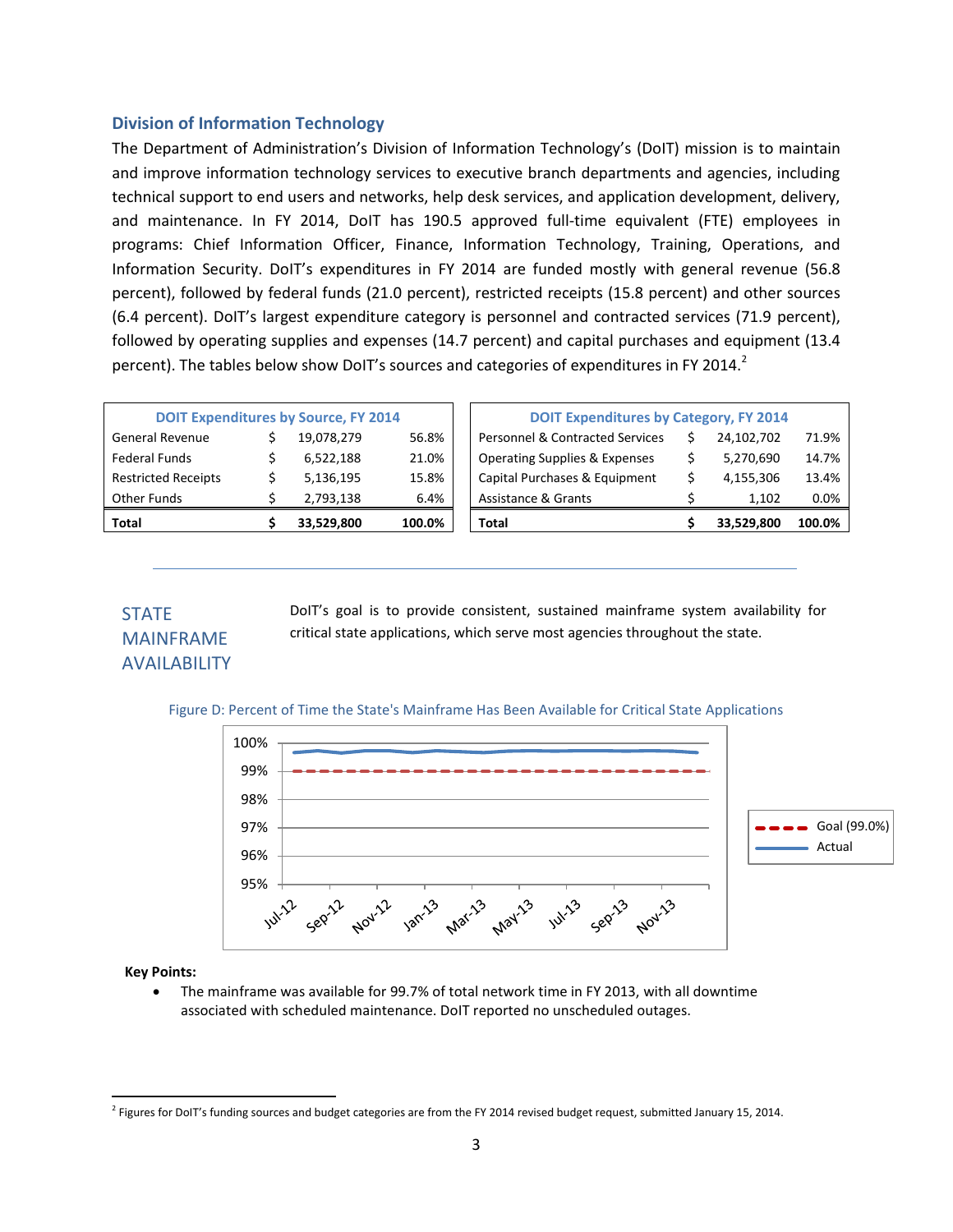# SERVICE TICKET ASSIGNMENT & RESOLUTION

DoIT tracks the amount of time to assign incoming request to the appropriate technician, as well as the amount of time required to resolve an issue. The tables below illustrate DoIT's aggregate performance for these measures in FY 2013 (July 2012 – June 2013).

#### Figure E: Assignment and Resolution of Service Tickets within Target Timeframe

| <b>Ticket Priority</b> | <b>Assignment Time Goal</b>                                          | <b>Performance Target</b> | <b>Actual Performance</b><br><b>FY 2013</b> |  |
|------------------------|----------------------------------------------------------------------|---------------------------|---------------------------------------------|--|
| <b>Severe</b>          | 10 minutes during business hours;<br>30 minutes after business hours | 90.0%                     | 97.7%                                       |  |
| High                   | 20 minutes during business hours;<br>60 minutes after business hours | 90.0%                     | 95.0%                                       |  |
| <b>Normal</b>          | 30 minutes during business hours;<br>8 hours after business hours    | 80.0%                     | 85.4%                                       |  |
| <b>Ticket Priority</b> | <b>Resolution Time Goal</b>                                          | <b>Performance Target</b> | <b>Actual Performance</b><br><b>FY 2013</b> |  |
| <b>Severe</b>          | 8 hours                                                              | 90.0%                     | 100.0%                                      |  |
| High                   | 8 business hours                                                     |                           | 94.2%                                       |  |
| <b>Normal</b>          | 5 business days                                                      |                           | 85.9%                                       |  |

## MAILROOM DISCOUNT SAVINGS

DoIT's Mail Facility's goal is to provide cost-efficient postal mailings to all of its clients throughout the state. DoIT tracks both the percentage of mail processed that receives discounted pricing as well as total savings from mailing discounts.





### **Key Points:**

- Of the 10,268,969 pieces of mail processed by DoIT's mailroom in FY 2013, 10,108,916 pieces (98.4 percent) were mailed at discounted rates.
- Discounted mailing saved state agencies and other partners a total of \$793,830 in FY 2013 – exceeding DoIT's annual target of \$600,000 by 32.3 percent.